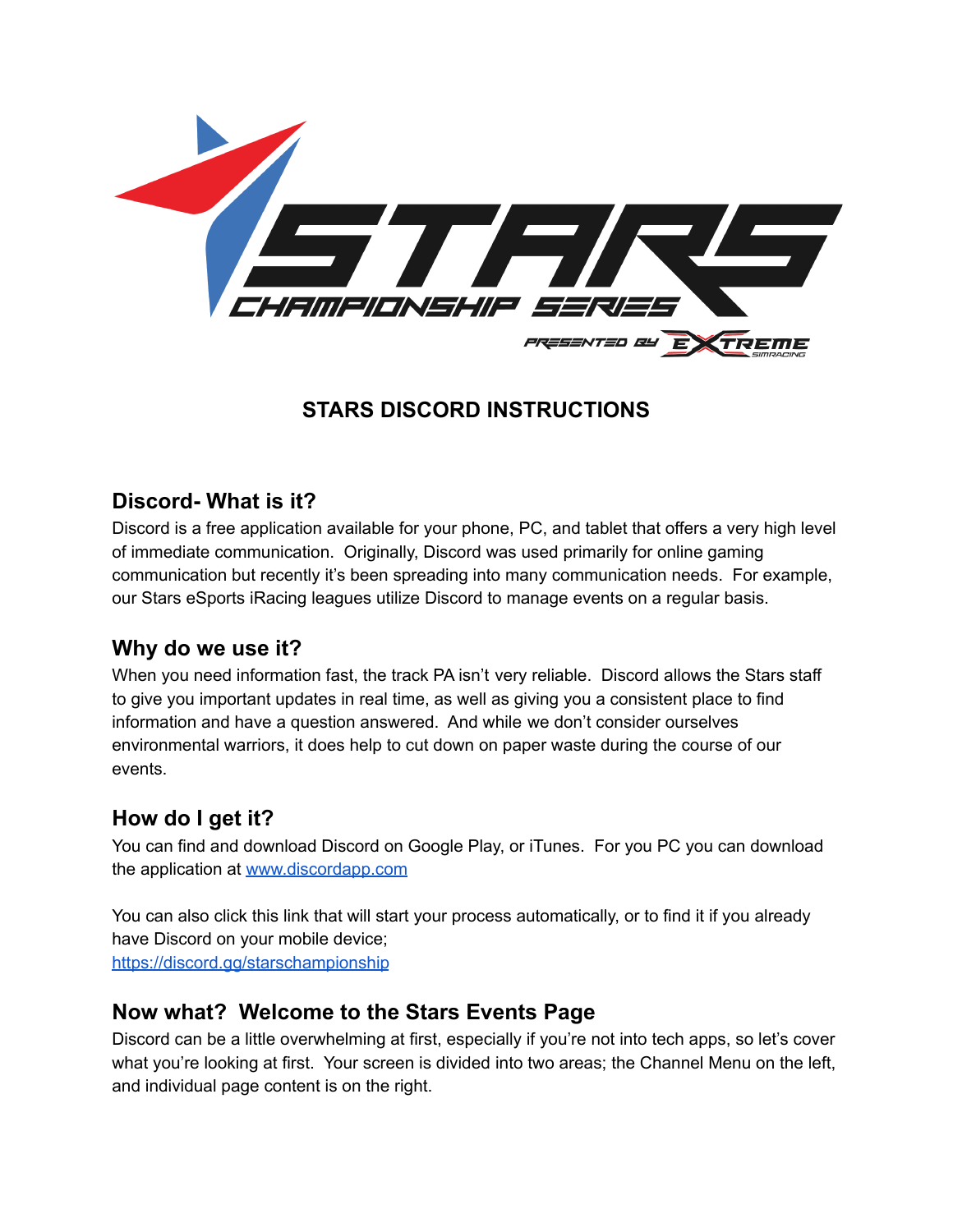Clicking on any page on the left will open it's contents, messages, etc. Go ahead and click around, you won't break it. We don't allow for any communication on any channel except for the Help Desk, which is discussed below.

#### **GENERAL CHANNELS**

#series-announcements: This is where we post general announcements, such as when entries open, rule changes, etc.

#help-desk: Have a question? Don't run around trying to find an official. Ask us your questions and our staff who's monitoring that channel will respond with the answer.

#### **GOPRO (AND NCMP/MCC/PITT)**

Each Stars event has its own area for communication regarding that event, and they are the same for each event.

#event-announcements: This is where we'll post event specific information, such as a schedule change, a delay, severe weather warnings, etc.

#event-information: This is where you'll find the event specific information such as the track map, General Schedule, Schedule of Sessions, etc. You can click to review or download them.

#### **CLASS INFO**

You'll see the entire listing of classes under this channel. During the course of the event we'll post class specific information such as the entry list, grids, results, penalties/technical DQ's, and championship points.

#### **Managing Notifications**

Finally, let's discuss managing notifications for the Stars page. When we post a message to any channel, you'll be notified of that. This is great for the things you need to know, such as a schedule change or a delay, and we highly recommend you do not mute those notifications.

However, there are a number of classes listed that will have updates throughout the event that you might want to mute.

Each page can be 'muted' by doing the following;

MOBILE

- 1. Click on the page you want to mute on the left Channels Menu, which will open the page.
- 2. At the top, you'll see the name of the page (such as #kz-stars or #event-information). Click on the page name.
- 3. A page will open with four icons (Search, Pins, Notifications, and Settings) along the top. Click on the 'Notifications' icon which looks like a bell.